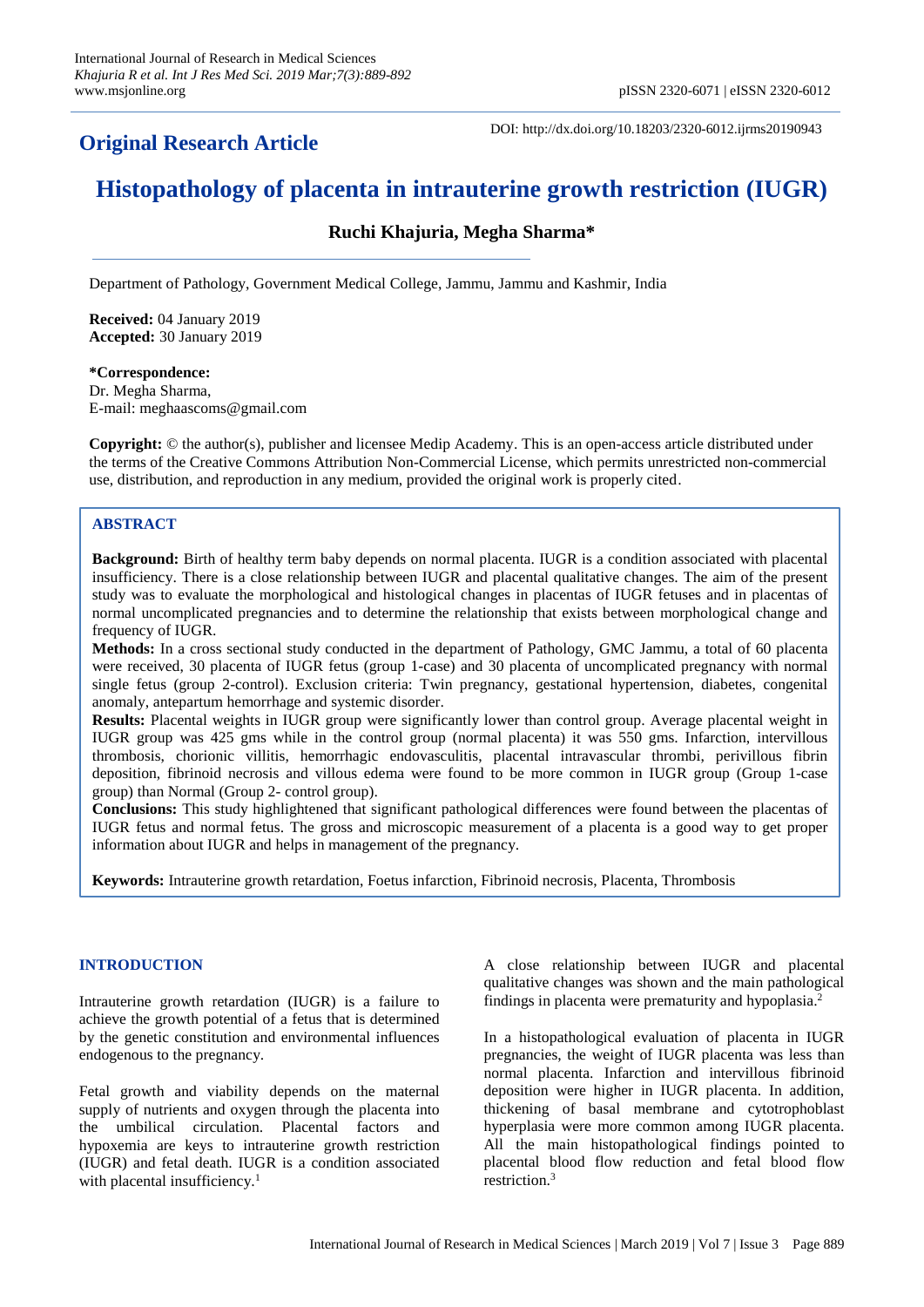Information on placental abnormalities may reveal the presence of chronic fetal insults and allow their differentiation from acute (peripartum) stresses.<sup>4</sup>

The aim of the present study was to evaluate the morphological and histological changes in placentas of IUGR fetuses and in placentas of normal uncomplicated pregnancies and to determine the relationship that exists between morphological change and frequency of IUGR.

#### **METHODS**

This was cross sectional study conducted in the department of Pathology, GMC Jammu, India. A total of 60 placenta were received, 30 placentae of IUGR fetus (group 1-Case group) and 30 placentae of uncomplicated pregnancy with normal single fetus (group 2-Control group).

IUGR was defined on basis of an estimated fetal weight of less than the third percentile for gestational age, reduced amniotic fluid volume or Doppler USG of umbilical artery demonstrating absent end diastolic flow velocity and was established by serial ultrasonographic examination.

#### *Inclusion criteria*

Pregnant women between ages 19 to 37 years and gestational age 32 to 40 wks.

#### *Exclusion criteria*

Twin pregnancy, gestational hypertension, diabetes, congenital anomaly, antepartum hemorrhage and systemic disorder.

All the necessary information about pregnancy was collected from the record sheets and consent was also taken. After delivery, morphologic assessment of placenta like placental weight, cord insertion and number of umbilical vessels, color of maternal and fetal surface was done. All the placentas were fixed in 10% formaline for 24hours and processed for routine paraffin embedding. Multiple random samples were taken from placenta, two samples from umbilical cord, 2 samples from extra placental membranes. For microscopic examination, 3-4 microns thick sections were prepared and were stained with H and E stain.

#### **RESULTS**

Table 1 shows gross findings in IUGR and normal placentas. Placental weights in IUGR group were significantly lower than control group. Average placental weight in IUGR group was 425 gms while in the control group (normal placenta) it was 550gms.

Table 2 compares the microscopic findings between IUGR and normal placentas. Infarction was more common 53.3% in group 1 (case group), while only 6.6 % cases showed infarction in control group (Group 2).

#### **Table 1: Gross findings in placentas.**

| <b>Gross finding</b>                | Group 1<br>(IUGR<br><b>Placenta</b> ) | <b>Group 2</b><br>(Normal<br><b>Placenta</b> ) |
|-------------------------------------|---------------------------------------|------------------------------------------------|
| Umbilical cord inseration           |                                       |                                                |
| Central                             | 22                                    | 10                                             |
| Eccentric                           | 08                                    | 20                                             |
| No of abnormal umblicial<br>vessels | 01                                    |                                                |
| Membrane inseration                 |                                       |                                                |
| Marginal                            | 27                                    | 30                                             |
| Circumarginate                      | 03                                    |                                                |

#### **Table 2: Microscopic findings in the placentas.**

| <b>Microscopic</b><br>findings           | Group 1<br>(IUGR<br><b>Placenta</b> ) | Group 2<br>(Normal<br><b>Placenta</b> ) |  |
|------------------------------------------|---------------------------------------|-----------------------------------------|--|
| Infarction                               | 16(53.3%)                             | $2(6.6\%)$                              |  |
| Thrombosis                               | 6(20%)                                |                                         |  |
| <b>Intervillous fibrinoid deposition</b> |                                       |                                         |  |
| 5%                                       | 7(23.3%)                              | 21(70%)                                 |  |
| $5 - 10%$                                | $10(33.3\%)$                          | 7(23.3%)                                |  |
| $>10\%$                                  | 13(43.3%)                             | $2(6.6\%)$                              |  |
| Chorionic villitis                       | 19(63.3%)                             | 4(13.3%)                                |  |
| Chorioaminionitis                        | $2(6.6\%)$                            |                                         |  |
| Haemorrhagic<br>endovasculitis           | $11(36.6\%)$                          | $1(3.3\%)$                              |  |

There was no case of intravascular thrombi in Group 2 (control group), however 20% of placentas in the case group (Group 2) had placental intravascular thrombi.

Perivillous fibrin deposition was more common in Group 1-case group as compared to control group. In group 1- IUGR group, 13 cases (43.3%) showed 10% fibrin deposition while in control group-normal placenta, it was only 6.6% and most of the cases (21 cases) showed only 5% fibrin deposition.

Chorionic villitis occurred in 63.3% and 13.3% of group 1 and group 2 respectively. There was one case of haemorrhagic endovasculitis seen in the control group (group 2) as compared 36.6% of placentas in the case group (IUGR group) had haemorrhagic endovasculitis

#### **DISCUSSION**

The findings of the current study demonstrate several different placental histopathological lesions in IUGR related placenta. We excluded women with risk factor like gestational hypertension, diabetes, congenital anomaly, antepartum hemorrhage and systemic disorder.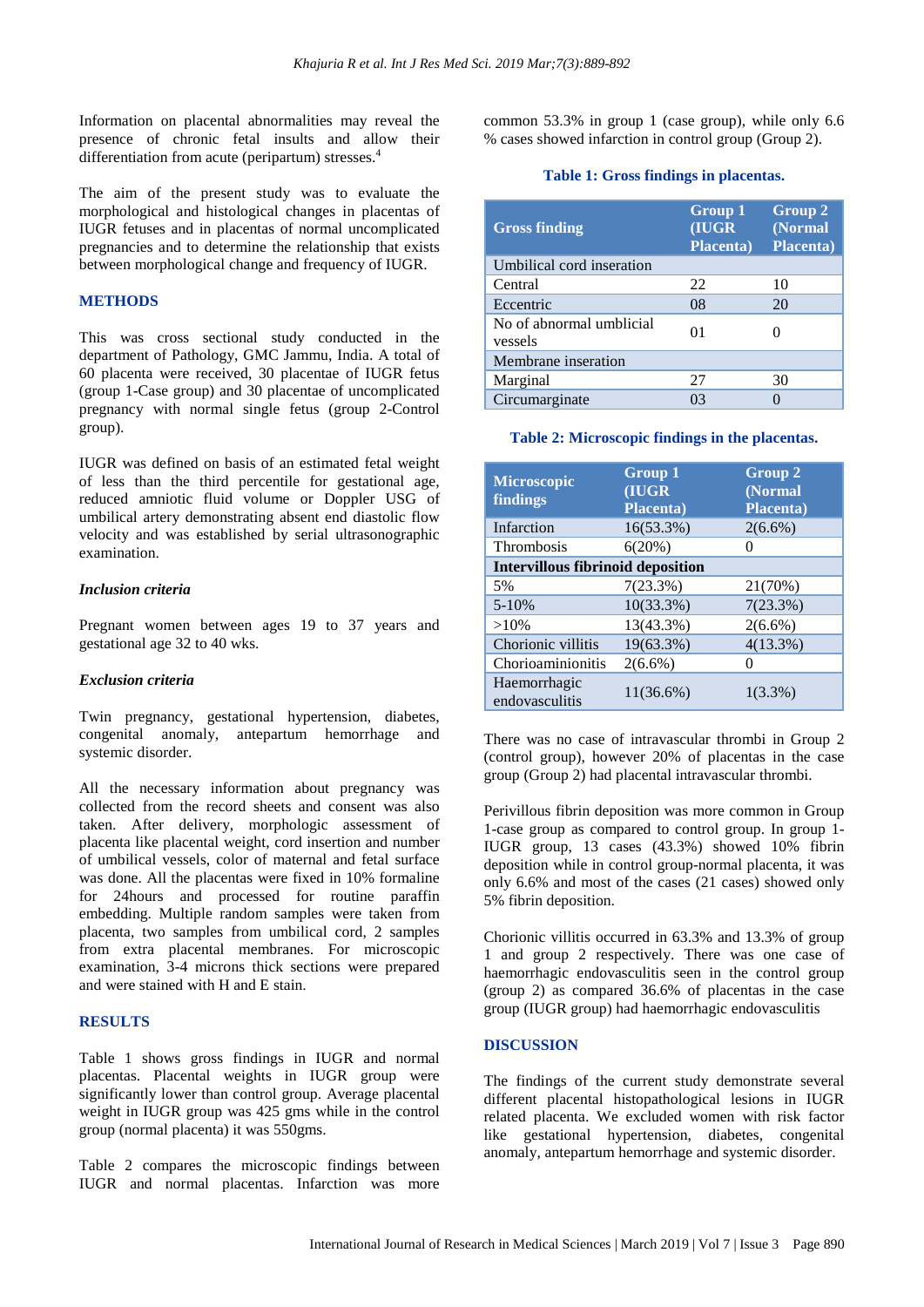This study provides important results in placentas of IUGR fetuses as well as compares it with normal placenta also. Placental weights in IUGR group were significantly lower than control group. Average placental weight in IUGR group was 425gms while in the control group (normal placenta) it was 550gms. Maulik et al, found placental weights to be 631g in the control group and 409g in the IUGR group with the differences being statistically significant.<sup>5</sup> The findings of both the studies are comparable.

The frequency of abnormal placental shapes like bilobate were more common in group 1 (case group-IUGR), while no such incidence was found among group 2 (control group-normal). In studies conducted by Benirschkeand Faye-Petersen and Fox and Maulik and Salafia et al. Circumvallate placenta, circummarginate, velamentous insertion of the cord and placenta previa were suggested as possible causes of IUGR. 5-9 However, Salafia *et al.* suggested that abnormal cord insertion rarely showed general fetal defects.

Placental infarction can be observed in normal pregnancies also. It is usually of no significance unless it affects more than 10-20% of the placental volume.<sup>10</sup> The existence of a relation between fetal hypoxia and placental infarction has been shown.<sup>11</sup> In the present study, placental infarction was detected in 53.3% (16 cases) in group 1-IUGR group and only 6.6% (2 cases) in group 2-normal fetus. The findings are comparable to a study by Sharma and Mardi where placental infarction on macroscopic and microscopic surfaces as well as ischemic necrosis was higher in the IUGR placenta compared to those normal.<sup>2</sup> Curtin also compared IUGR and normal placenta and found an association between the vascular reduction of fetoplacental and loss of functional placental tissue that these lesions being matched with IUGR.<sup>3</sup>

Intervillious fibrinoid deposition of less than 5% was observed more frequently (21 cases) in control groupgroup 2. In comparison to this, intervillious fibrinoid deposition of >10% was more common (13 cases) in the case group-group 2. Therefore, high amount of intervillous fibrinoid deposition is a pathological finding in IUGR-related placenta. The findings of Mardi and Sharma's study also correlates with our study. Fibrinoid necrosis and perivillous fibrin deposition are associated with IUGR, autoimmune processes, infection, toxic insult, a known abnormal host-placenta interaction, genetic disorders and confined placental mosaicism. 2

It is reported that fetal thrombotic vasculopathy and fetal stem vessel thrombosis are common findings in women with adverse pregnancy outcomes.<sup>12</sup> In the present study, 6 cases (20%) in group 1-IUGR group had thromobosis/chorionic vessel occlusion. However, none of the placentas from healthy babies had placental intravascular thrombi.

In the present study, chronic villitis was seen in 19 cases (63.3%) of IUGR group. Similar findings were suggested in study by Redline and Pappin where they found the association between chronic villitis and growth restriction.<sup>13</sup>

In our study, chorioamnionitis (2 cases) and haemorrhagic endovasculitis (11 cases) were found to be significantly more common in IUGR related pregnancies. It is evident that the number of different types of lesions that are seen is far more strongly associated with fetal growth restriction or intrauterine death than the presence or severity of any one lesion.<sup>14</sup> It is more likely that accumulation of placental injury for a sufficient duration leads to IUGR and fetal death. 15

Infarction, intervillous thrombosis, chorionic villitis, hemorrhagic endovasculitis, placental intravascular thrombi, perivillous fibrin deposition, fibrinoid necrosis and villous edema were found to be the types of lesions that cause a normal fetus to become growth restricted or die. 16

## **CONCLUSION**

In this study, significant differences were found between the IUGR and normal group regarding the pathologic changes, macroscopic infarction, and microscopic infarction, thrombosis and tissue ischemia. The results reported here indicate that a relationship exists between morphological changes in the placentas of IUGR fetuses and intrauterine death fetuses. The gross and microscopic measurement of a placenta is more objective and seems to offer a good way to get proper information about IUGR.

*Funding: No funding sources Conflict of interest: None declared Ethical approval: The study was approved by the Institutional Ethics Committee*

#### **REFERENCES**

- 1. Pardi G, Marconi AM, Cetin I. Placental-fetal interrelationship in IUGR fetuses: a review. Placenta. 2002;23:136-41.
- 2. Mardi K, Sharma J. Histopathological evaluation of placentas in IUGR pregnancies. Indian J Pathol Microbiol. 2003;46(4):551-4.
- 3. Curtin WM, Krauss S, Metlay LA, Katzman PJ. Pathologic examination of the placenta and observed practice. Obstet Gynecol. 2007J;109(1):35-41.
- 4. Tantbirojn P, Saleemuddin A, Sirois K, Crum CP, Boyd TK, Tworoger S, et al. Gross ab-normalities of the umbilical cord: related placental histology and clinical significance. Placenta. 2009;30:1083-8.
- 5. Maulik D, Frances Evans J, Ragolia L. Fetal growth restriction: pathogenic mechanisms. Clin Obstet Gynecol. 2006;49(2):219-27.